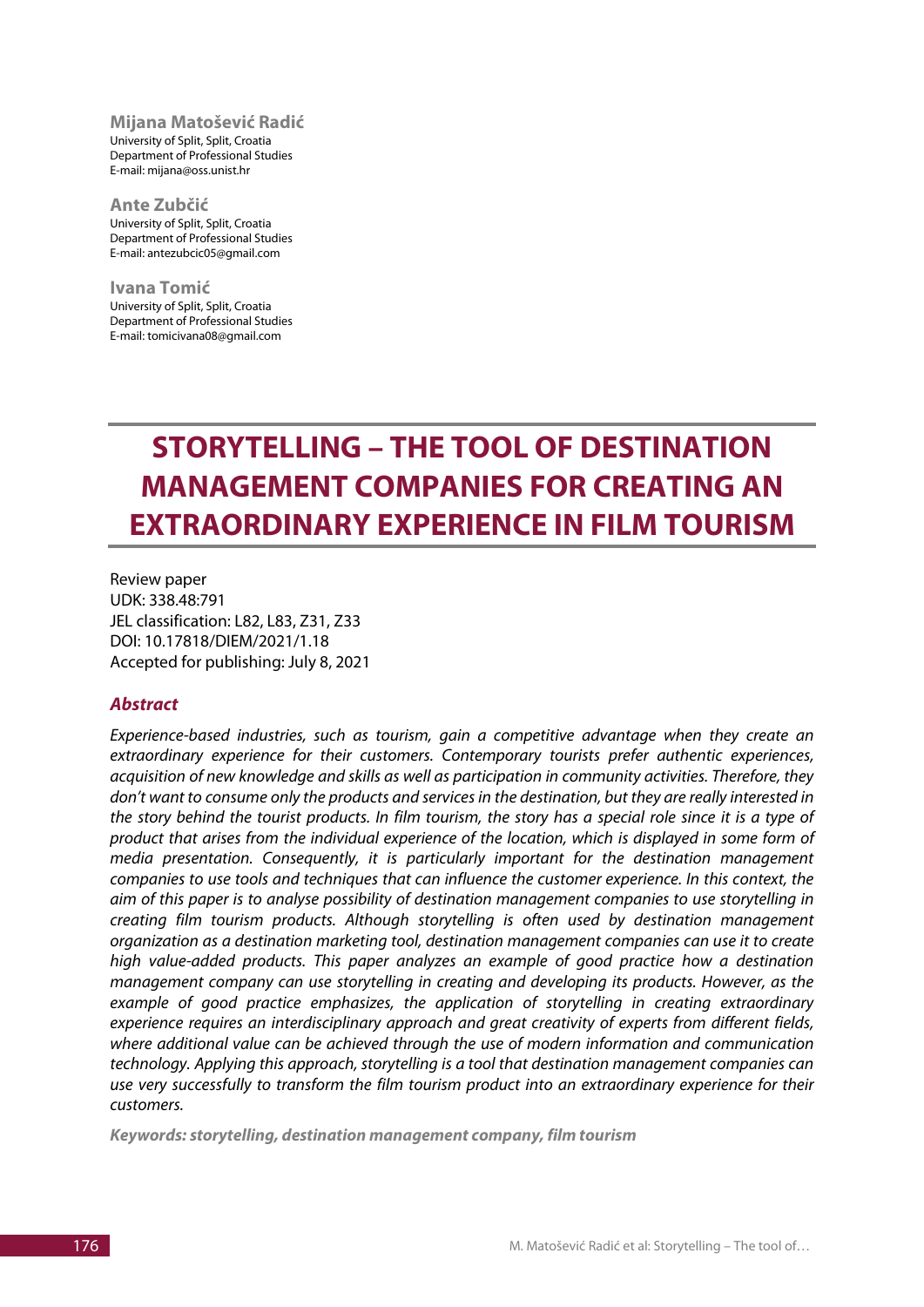## **1. INTRODUCTION**

Although experience has always been a part of our daily lives, Pine and Gilmore (1998, p. 99) have developed a theoretical framework that recognizes experience as a business opportunity on which companies can build competitive advantage. The experience is very different from the service because it is personal, interactive and complex phenomenon that emphasizes the feelings and fantasies, and requires consumers to be immersed and actively involved (Mei et al., 2018, p. 4).

Tourism is distinctly an experience-based industry because tourism products and services are produced to contribute to the tourist experience. In this manner the tourist stays in the experience for a long time going through several phases from travel planning to staying in the destination and in each phase it is possible to add an element of experience as an added value of the tourist product.

Destination management companies play an important role in creating experiences for tourists. They are receptive travel agencies that use local resources to combine them with their extensive knowledge and experience into a unique high value-added product. Their recognizable feature is a specialization that can be focused on a specific destination or a specific form of tourism of special interest. In order for the tourist experience to be complete, the destination management company must have good business connections with local companies and work in cooperation with them to strengthen the image of the destination. Since there are no two destinations with equal resources and stakeholders involved in the experience creation process, differentiation based on the creation of a unique experience becomes an acceptable strategy to gain a competitive advantage (Lekić, 2017, p. 61).

In this context, the aim of this paper is to analyse the way in which a destination management company specializing in film tourism can use storytelling as a tool in creating an extraordinary experience for tourists. This paper is organized as follows. Chapter 2 provides an overview of the literature in the field of film tourism, explaining the concept and contribution of film tourism to a destination. Chapter 3 highlights the basic features of storytelling, while Chapter 4 analyses the possibilities that destination management companies can use storytelling in creating film tourism products. Concluding remarks are presented in Chapter 5.

# **2. LITERATURE REVIEW**

#### **2.1. Understanding the concept of film tourism**

Sustainable tourism development is becoming a priority goal of destinations worldwide. To this purpose, it is desirable to support the development of special interest tourism that can contribute to sustainable development in two ways: first, by creating products that are not based on major tourist attractions and second, by enriching the tourist offer in the off-season.

One of the newer forms of special interest tourism is film tourism. Film-induced tourism is defined as a visit by a tourist to a destination or certain attraction that is a result of its appearance on television or in cinemas worldwide. A destination can become attractive to tourists if the destination served as a filming location or if it was part of a film story.

Film induced tourists are primarily attracted by the unique "first hand" experience of the location where the film was shot. That provides a new insight for tourists and takes them to the heart of the film world where they can perceive a new dimension of film production (Elmgaard and Christophersen, 2012, p. 5). In fact, compared to classic tourists, film induced tourist give less importance to the authenticity of the destination because they replace the authenticity with something personal, which they experienced in the film through the story, plot and characters watching that destination. Therefore, the most important factor that motivates a film tourist is his view of the film. It is actually his longing for scenery, people, experiences and fantasies that is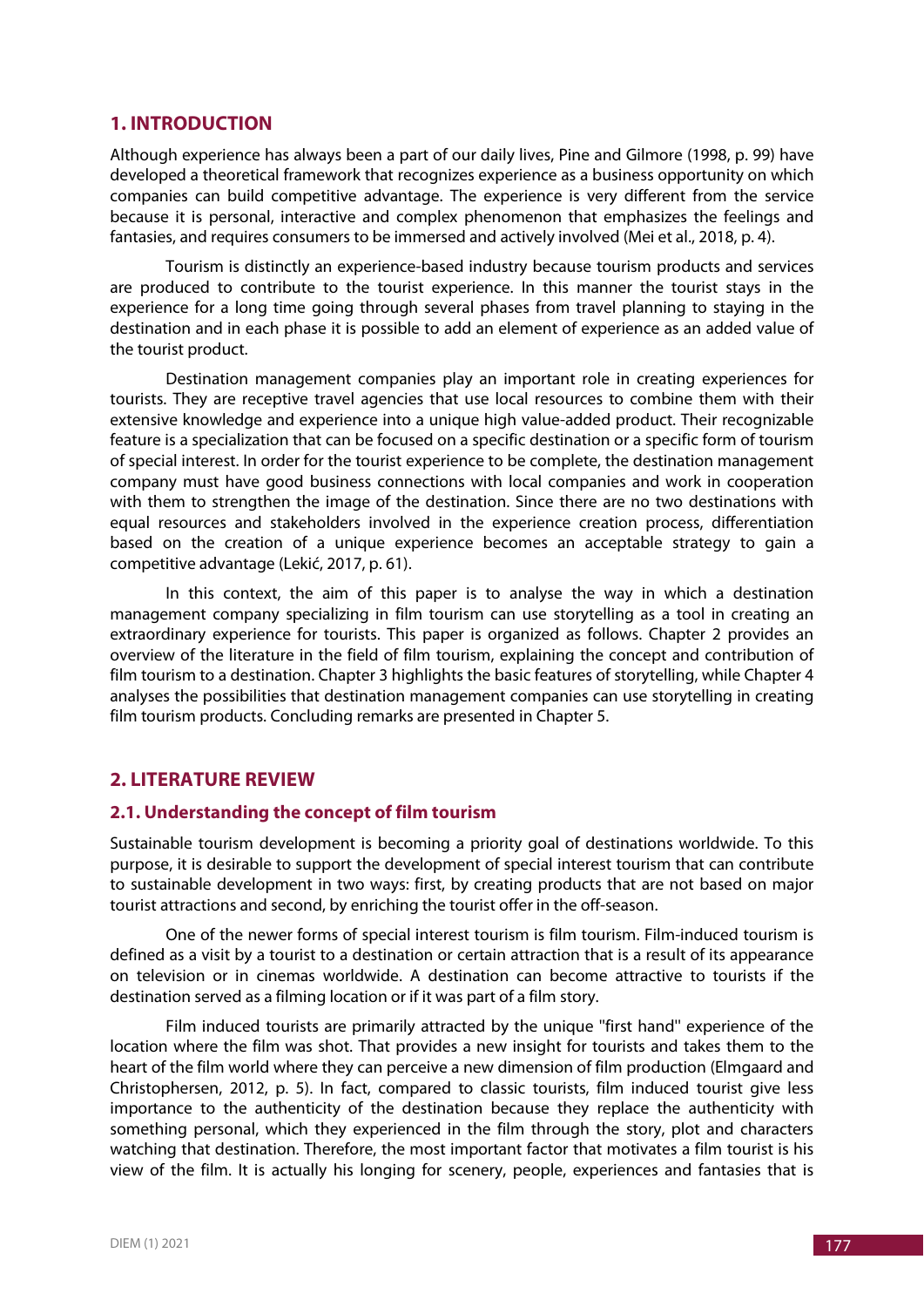shown throughout the film. The attractions shown in the film are not only related to the allure of the scenery in the film, but also to the reasons for taking the trip, escape and homesickness. People travel because they are motivated by their own motives but also attracted by external characteristics of the destination (Gjorgievski and Trpkova, 2011, p. 104).

Exploring the motives of film induced tourists Macionis (2007, p. 140), as the most significant factors that motivate them to go to film tourism destinations, recognizes: see the landscape from the film live, have fun and feel entertained, add something special to the holiday, experience something new and experience a unique experience. Although it could be concluded from the above motives that film tourism attracts a very wide range of different tourists, it should be emphasized that most film productions function in a way that attracts only a certain demographic group. Accordingly, taking into account each individual film, the wide range of tourists is reduced only to certain demographic groups that are attracted by a particular film. For example, the Star Wars film, primarily attracts male, solo tourists between the ages of 31 and 40. Research shows that the attractive factors of films are based on the landscape itself, ie its uniqueness and curiosity, society and cultural features that tourists find attractive, and which later become a key reason for visiting the destination (Connell, 2012, p. 1017).

However, the motives for visiting film-initiated tourists to film destinations are much more complex and today are perhaps most strongly influenced by the "celebrity cult". This area needs to be further explored, as well as the potential of the myth that runs through the film story and which through storytelling can become one of the strongest motives for tourist demand (Beeton, 2006, p. 186).

### **2.2. The contribution of film to the tourism development in the destination**

Although films are generally not produced with the intention of attracting tourists to a destination, they tend to influence viewers indirectly, through the messages they carry within themselves. This means that filmmakers, cultural associations, producers and other stakeholders can use films precisely to promote a particular destination, without the audience noticing that it is a promotion or any other form of destination advertising (Juškelyte, 2016, p. 54).

It is obvious that the basic contribution of film tourism is to stimulate tourist demand to visit the destination, but research has confirmed that film tourism contributes to the destination through: increasing cultural values in a location promoted by film tourism, improving the image of the destination and creating destination awareness and the impact on reducing the seasonal concentration of tourist demand (Gjorgievski and Trpkova, 2011, p. 99).

Film is a medium in which a wide range of cultural meanings and norms can be conveyed to film viewers, and influence their perception of specific locations in a destination. Many of the historical attractions used as film locations gained popularity after the film was shot and screened, and became marked by a specific meaning that appears throughout the film (Rewtrakunphaiboon, 2009, p. 5). The film can build up the destination image and increase awareness of the existence of the destination in the eyes of tourists. Because the key elements of the image are visual and emotional, the film industry is a powerful tool for shaping the destination image and the destination awareness. However, as Bolan et al. (2015, 2) argue, there is a danger that mass film and TV show production will distort the image of real destinations. According to the theory of displacement, it is not unusual for a film to be shot in a completely different country from the one being shown. This emphasizes the problem of authenticity but also the question of which country a tourist under the influence of such a film will decide to visit. Film locations are not conditioned by climatic conditions, so it is possible to shoot all year round. On the other hand, film tourists can also reduce seasonal pressure due to the fact that film locations are available all year round and most film tourists avoid visiting locations in peak season due to overcrowding. They can experience the atmosphere of the film and the spirit of the destination more authentically by visiting and exploring it in the off-season.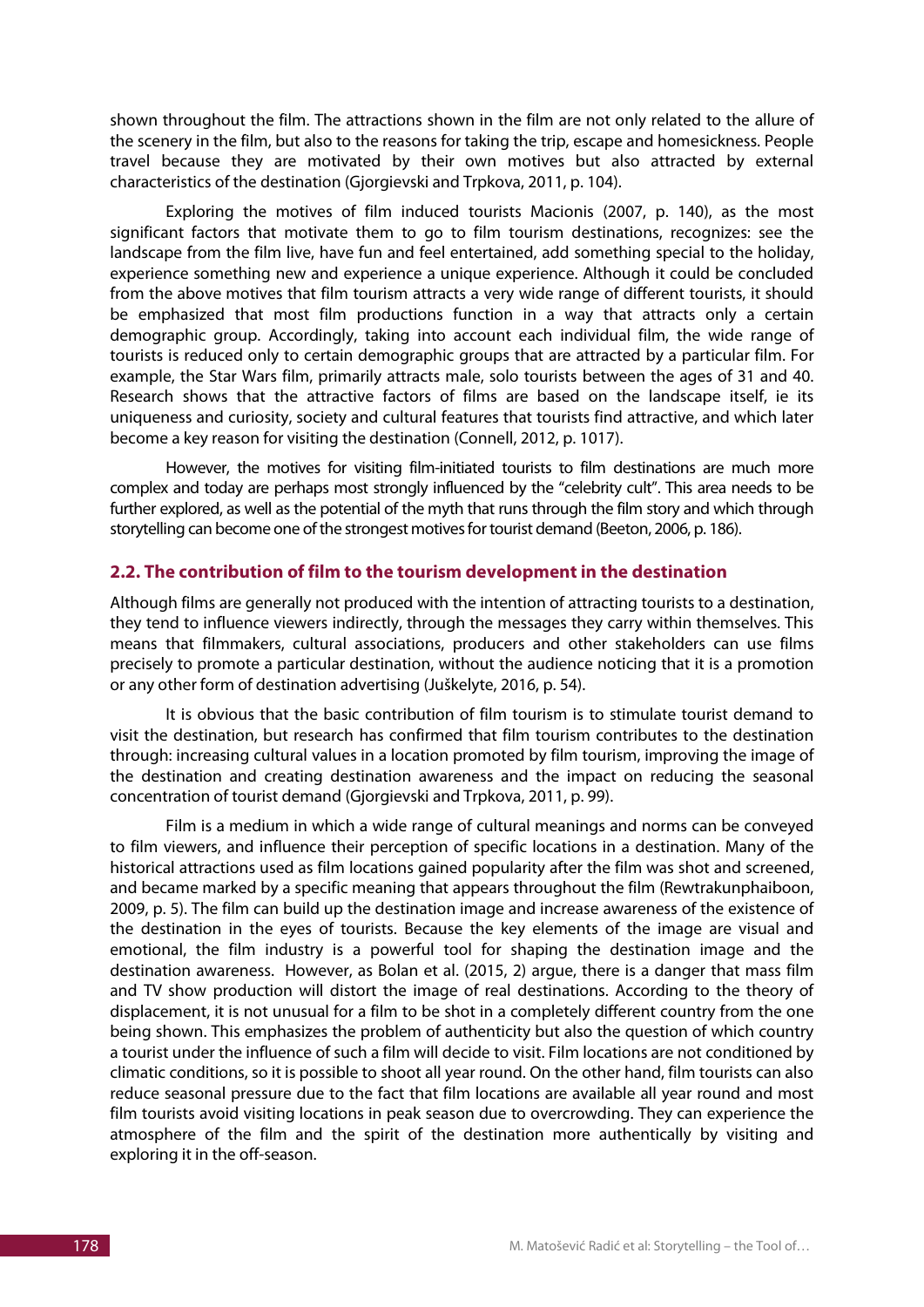However, the impact of film tourism on a destination does not always have to be stimulating. Due to the increase in the number of tourist arrivals at the location shown in the film as untouched nature, the natural environment may be destroyed and the destination may even begin to decline. Furthermore, in a destination where the number of tourists is growing significantly as a result of the development of film tourism, problems such as vandalism and overcrowding can occur, affecting carrying capacity, traffic congestion, environmental pollution, price inflation during filming, overvalued souvenirs, increased waste and feeling neglect among the local population (Gunesch, 2017, p. 6). Therefore, it is important to manage the sustainable development of film tourism in the destination, so that film tourists, film producers and destination management companies get the best out of film tourism, for the benefit of all stakeholders in the destination.

# **3. THE ROLE OF STORYTELLING IN TOURISM**

Stories have always been an integral part of our lives, resulting in the ability to overlook their role in everyday communication, understanding the world and events around us, and creating and preserving our memories. There are different reasons why people tell stories: fun, knowledge transfers between generations, preservation of cultural heritage, warning of some danger. When people connect with each other through a story, they are more likely to remember the experience (Yavuz et al., 2016, p. 65).

Storytelling rests on emotions, and its most pronounced aspect is the reaction the story evokes in its audience. The engaged audience that communicates with the narrator perceives the story as an emotional experience (Lugmayr et al., 2017, p. 4). Storytelling can be recognized as a collective creative process that enables social interactions by generating an emotional experience in common (Pera, 2017, p. 337).

Due to the nature of tourism and the growing propensity of tourists to create experiences, learn and participate in various activities, the application of storytelling in tourism is more than welcome. So far storytelling has been mostly used in tourism as a destination marketing tool. Stories in destination marketing are primarily used to develop a destination brand (Korez-Vide, 2017; Yavuz et al., 2016), but also to develop new products and experiences in a tourist destination (Mei et al., 2018). However, its potential is huge in the process of conveying different messages to the target audience and creating unforgettable tourist experiences.

The basic functions of storytelling as destination marketing tool can be systematise as follows. Facilitating market access, especially for smaller companies that, with the help of storytelling, can create competitive products but also run effective marketing campaigns for which they do not need to allocate large financial resources. Promoting special interest tourism through the creation of specific products using the storytelling principle. In this context, there are great opportunities that support the development of film tourism in the destination. Promoting the cultural heritage, history and tradition of the destination in the way that modern tourists want, by actively participating, connecting with the local community and getting to know the story behind the tourist product. Promoting the natural environment emphasizing the special qualities of space and organization of various activities in nature which highlights the focus on the sustainability of the destination. Reduction of seasonality, development of sustainable products in periods outside the main tourist season and products that do not include visits to overcrowded tourist locations. Increasing the average consumption of tourists per capita by enriching the offer of the tourist destination with various facilities and activities. Retaining profits in local communities through engaging the local population in the application of storytelling in product development (Korez-Vide, 2017, p. 381).

However, it is important to emphasize that although the role of storytelling in developing the destination brand is extremely significant, its potential in creating new products in the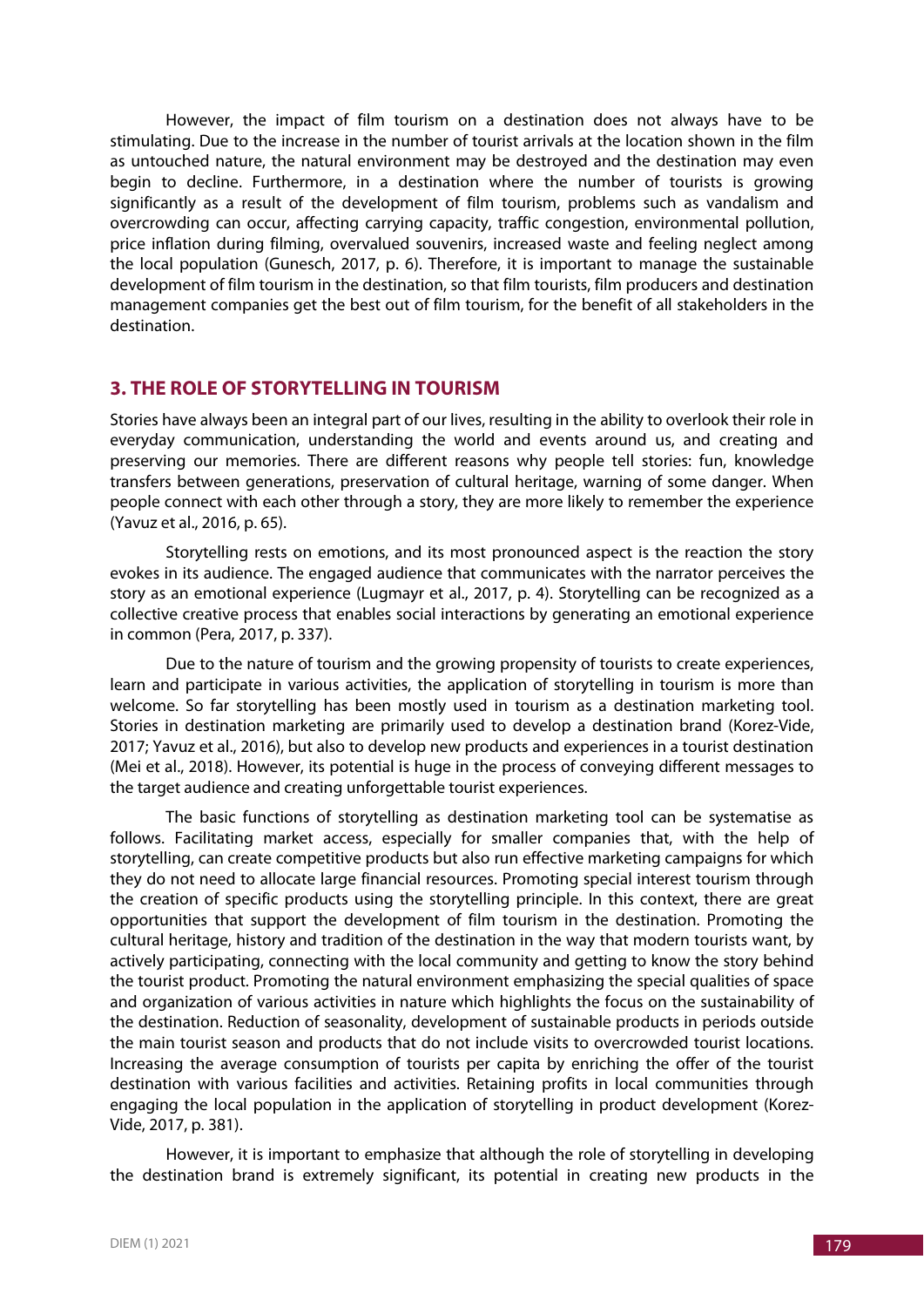destination is even more significant. Since tourists are looking for experiences, extraordinary experiences are often associated with tourist products that are focused on discovering some local legends or on the revival of the spirit of past times that were driven by excellent storyteller. Therefore, it can be expected that those destination management companies that will use all the advantages of storytelling in the process of designing tourism products create a competitive advantage without high fixed investments.

# **4. USING STORYTELLING IN CREATING FILM TOURISM PRODUCTS**

Considering that tourism is an experience-based industry which aims to provide extraordinary experiences that will be unforgettable for tourists, it is analysed below how storytelling can contribute to such experiences in film tourism products. In film tourism, storytelling has a particularly important role because it is a form of tourism that is based on the personal experience of the location which illustrates the context of the film story or the place where the film was shot.

As an example of good practice is described operation of a destination management company Vetus Itinera, located in Split, Croatia, which specializes in film tourism. Vetus Itinera has developed specialized film tourism tours using the backdrop of the Game of Thrones series. In Croatia, the series was filmed at several locations in three counties of central and southern Dalmatia and Vetus Itinera offers several specialized film tourism tours in Croatia and one tour that connects the filming locations of the series in different countries around the world. The competitive advantage of their products is based on the successful combination of stories from Old Slavonic history and the history of the city of Split and Dubrovnik with the locations and scenes of the Game of Thrones series. In order to revive the locations where the series was filmed as interestingly as possible and to guide tourists as faithfully as possible into the authentic history of these locations, they hired an art historian.

However, their tours are not exclusively intended for Game of Thrones fans. Precisely because of the interpretation of cultural and historical heritage through the context of a popular series, their tours were also praised by tourists who did not watch the Game of Thrones series.

Also, the tours were further revived using various props that appear in the series, from cutlery and wrought iron cups, kites, and tour guides wearing clothes modelled on the clothes from the series. In this way, connecting stories from the past with the locations and plot of the planetary popular series, they try to enable tourists to get to know the cultural and historical heritage of cities like Split and Dubrovnik in a different way, touch and experience the locations of the series and participate in creating a new story. They have done all this in order to provide an extraordinary experience to their tourists, who they hope will spread the word about the quality of their services and become their loyal customers.

Although the above can be considered an example of good practice, it should be emphasized that in an effort to provide an extraordinary experience to tourists, products should be constantly developed and innovated. In this particular case, storytelling supported by new technologies can be used, since with the help of technology the audience can be more easily involved in the storytelling process, which has a positive effect on engagement and facilitates the creation of long-term connections. As Korez-Vide (2017, p. 380) points out, new digital technologies, especially visually oriented social media, contribute to facilitating new travel experiences based on storytelling and offered new ways to develop and share these experiences through different social networks.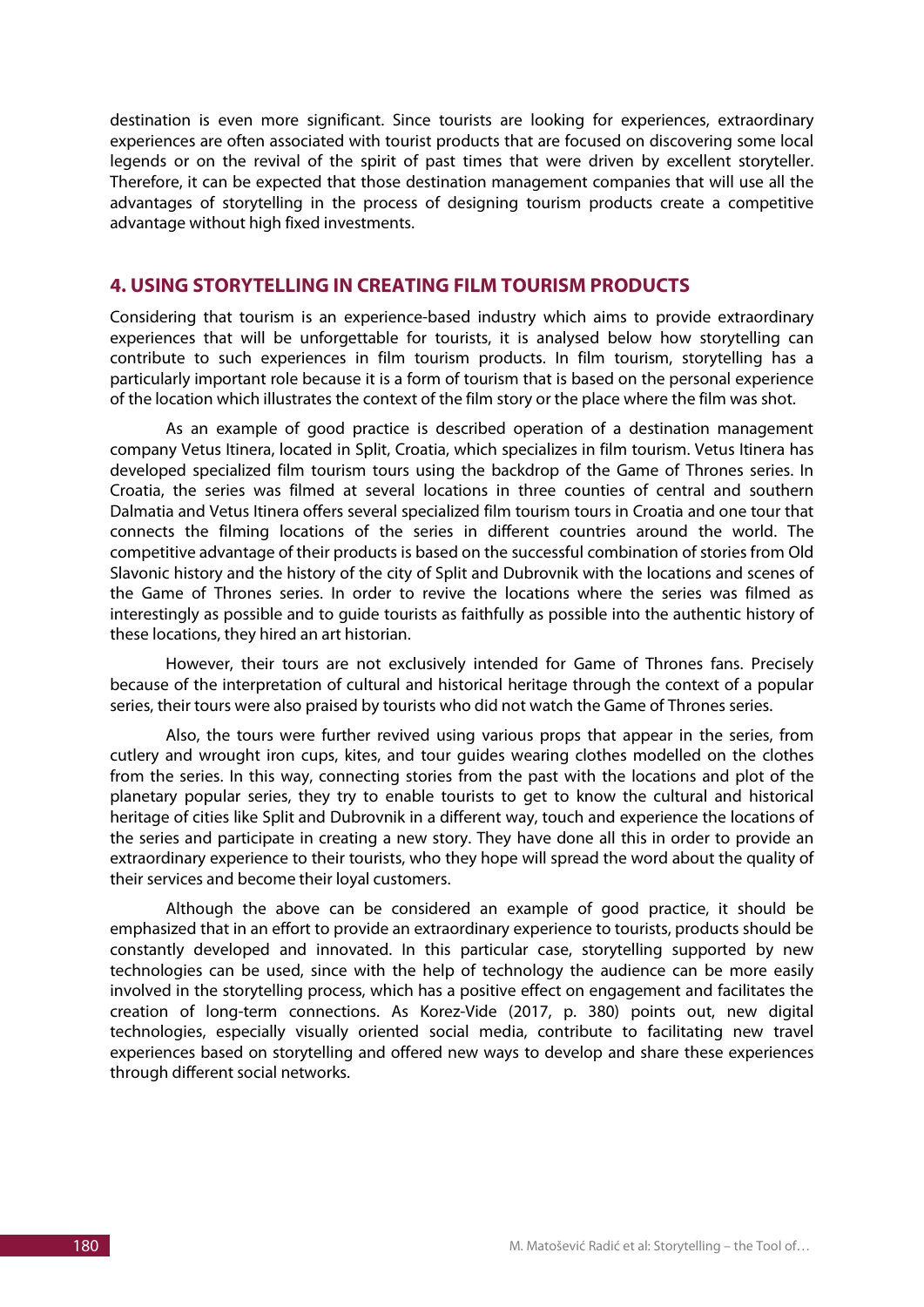## **5. CONCLUSIONS**

To ensure a competitive advantage, tourism companies must offer products that will provide an extraordinary experience for tourists. Contemporary tourists, as an extraordinary experience, especially appreciate the opportunity to feel the authentic experience of the destination, learn the story that shapes the destination product, and actively participate in the interpretation of the destination.

One of the tools that can very successfully contribute to the development of a product that provides an extraordinary experience to tourists is storytelling. Its application is especially effective in the products of film tourism, which are based on the revival of stories and locations shown on film or other forms of media content.

Nevertheless, in order to leave a strong enough impression on tourists, storytelling needs to be used effectively not only in the promotion of the destination product but also in the design and creation of the product. This means that the message of the story must be conveyed in such a way as to enable the location and characteristics of the destination to be known by actively participating in the interpretation and creation of the destination experience.

This paper analysed an example of good practice of a destination management company that uses storytelling as a tool in creating its products. As it can be seen from the example, the use of storytelling in creating high value-added tourism products requires not only knowledge of the destination resource base and principles of successful storytelling, but also requires a high level of creativity and very often the cooperation of experts from different fields. Therefore, it is necessary to encourage interdisciplinary approach through cooperation of various stakeholders in the field of culture, education and tourism. An additional contribution can be made by applying modern information and communication technology as a platform for the application of storytelling. Therefore, it can be pointed out that the key activities are the improvement of creative and digital skills through various forms of education and training and as well as an interdisciplinary approach in the process of tourism product development.

### **REFERENCES**

Beeton, S. (2006). Understanding Film-Induced Tourism. *Tourism Analysis*, 11, pp. 181–188. https://doi.org/10.3727/108354206778689808

Bolan, P., Boyd, S., Bell, J. (2015). Displacement Theory – Probing New Ground in Film-Induced Tourism. Paper presented at the 6th Annual Tourism and Hospitality Research in Ireland Conference, Shannon, Ireland.

Connell, J. (2012). Film tourism – Evolution, progress and prospect, *Tourism Management*, 33, pp. 1007–1029. https://doi.org/10.1016/j.tourman.2012.02.008

Elmgaard, M., Holmgaard Christophersen, S. (2012). *Experience films – in real-life – a handbook on film tourism*. Aarhus: Filmby Aarhus.

Gjorgievski, M., Trpkova M. S. (2011). Movie Induced tourism: A new tourism phenomenon. *UTMS Journal of Economics*, 3(1), pp. 97–104.

Gunesh, K. (2017). Film and Tourism: Attracting Travelers with Moving Images, Traveling to Destinations Experienced on the Screen, Types of Media and Travelers, and the Web of their Mutual Relationships and Effects. Paper presented at 4th Multidisciplinary Conference RSEP International Conferences on Social Issues and Economic Studies, Prague, Czechia.

Juškelyte, D. (2016). Film induced tourism: destination image formation and development. *Regional Formation and Development Studies*, 2(19), pp. 54–67. https://doi.org/10.15181/rfds.v19i2.1283

Korez-Vide, R. (2017). Storytelling in Sustainable Tourism Management: Challenges and Opportunities for Slovenia. *Journal of Advanced Management Science,* 5(5), pp. 380–386. https://doi.org/ 10.18178/joams.5.5.380-386

Lekić, R. (2017). Ekonomija iskustva i doživljaja kao ekonomija u turizmu novog doba. In Golja, T. (ed.) *Odabrane teme suvremenog menadžmenta u kulturi i turizmu*. Pula: Sveučilište Jurja Dorile u Puli, pp. 45–72.